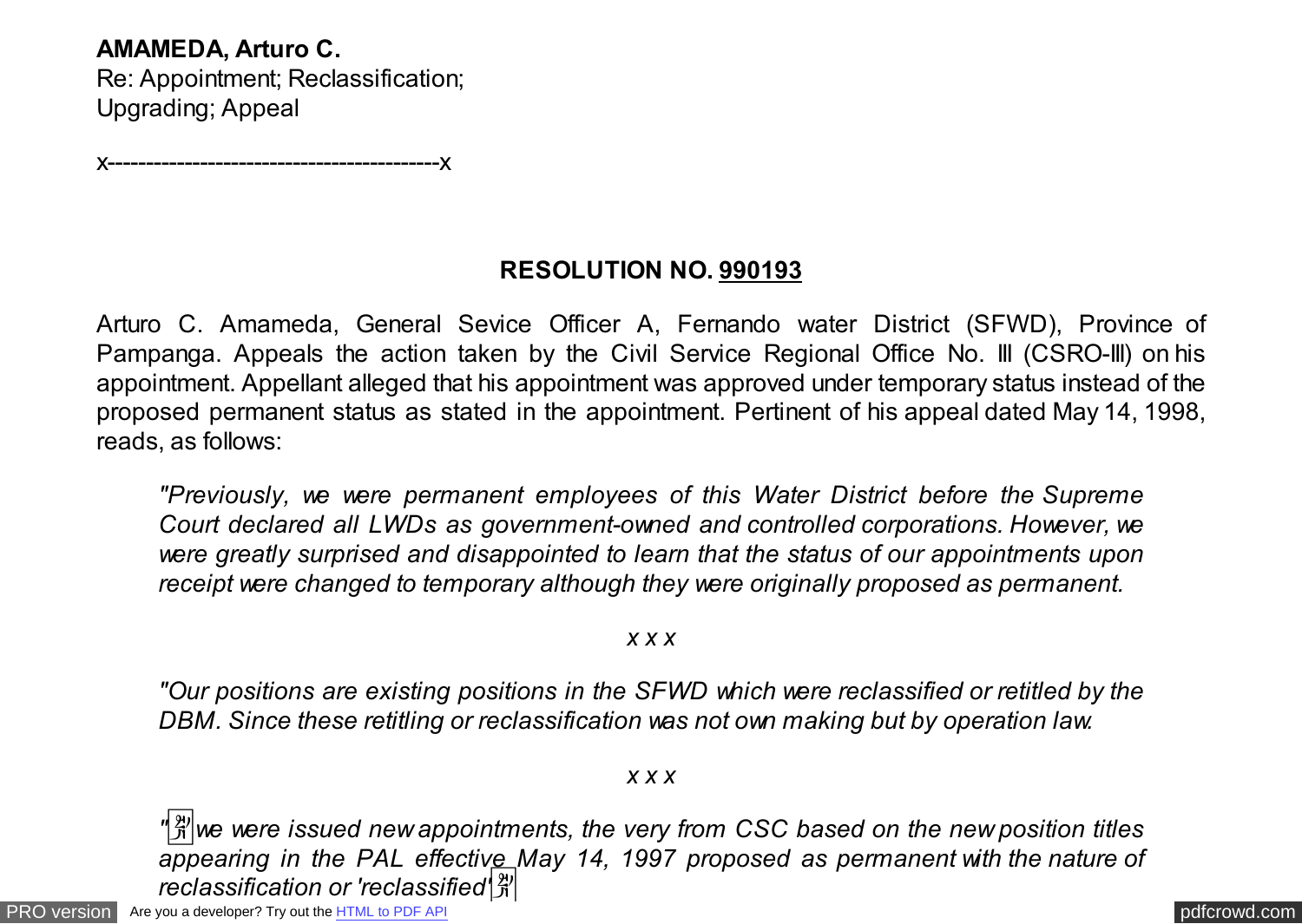*"We are filing appeal only now because we waited for the reply of the CSC Region 3 to the letter of Manager Jesus D. Liago dated June 23, 1997*� *which up to now has not been* acted upon<sup>[\*]</sup>]"

On July 23, 1998, CSRO No. III Regional Director Anicia Marasigan- De lima submitted her comment on the appeal, which reads as follows:

*"It is represented that the appointments to the abovementioned position are case reclassification or retitling which gives appellant vested right to be appointed thereto, even if they do not meet the qualification prescribed for the said positions.*

## x x x

*The Absorption Plantilla of Appointment was submitted in compliance with CSC Resolution No. 93-4360 issued pursuant to the Supreme Court ruling in Davao Water District, et al., vs. CSC, 201 SCRA 593. The same was noted by Wilhelmina B. Pineda, the Head, Civil Service Field Office-Pampanga. As shown in their respective Service Cards, Sicat's appointment as CSC Marketing Supervisor is the initial entry therein*�*for Amameda, Purchasing/Plant Maintenance Supervisor*�

## x x x

*The foregoing of facts will that the principle of vested right does not and cannot apply*�*(t)he Commission has been consistent in its ruling that for this principle to apply, it must be established very clearly that the position upgraded was exactly the position held by the appointee who was issued the appointment. As already explained, this is not obtaining in the instant case.*

*reclassification or 'reclassified'*�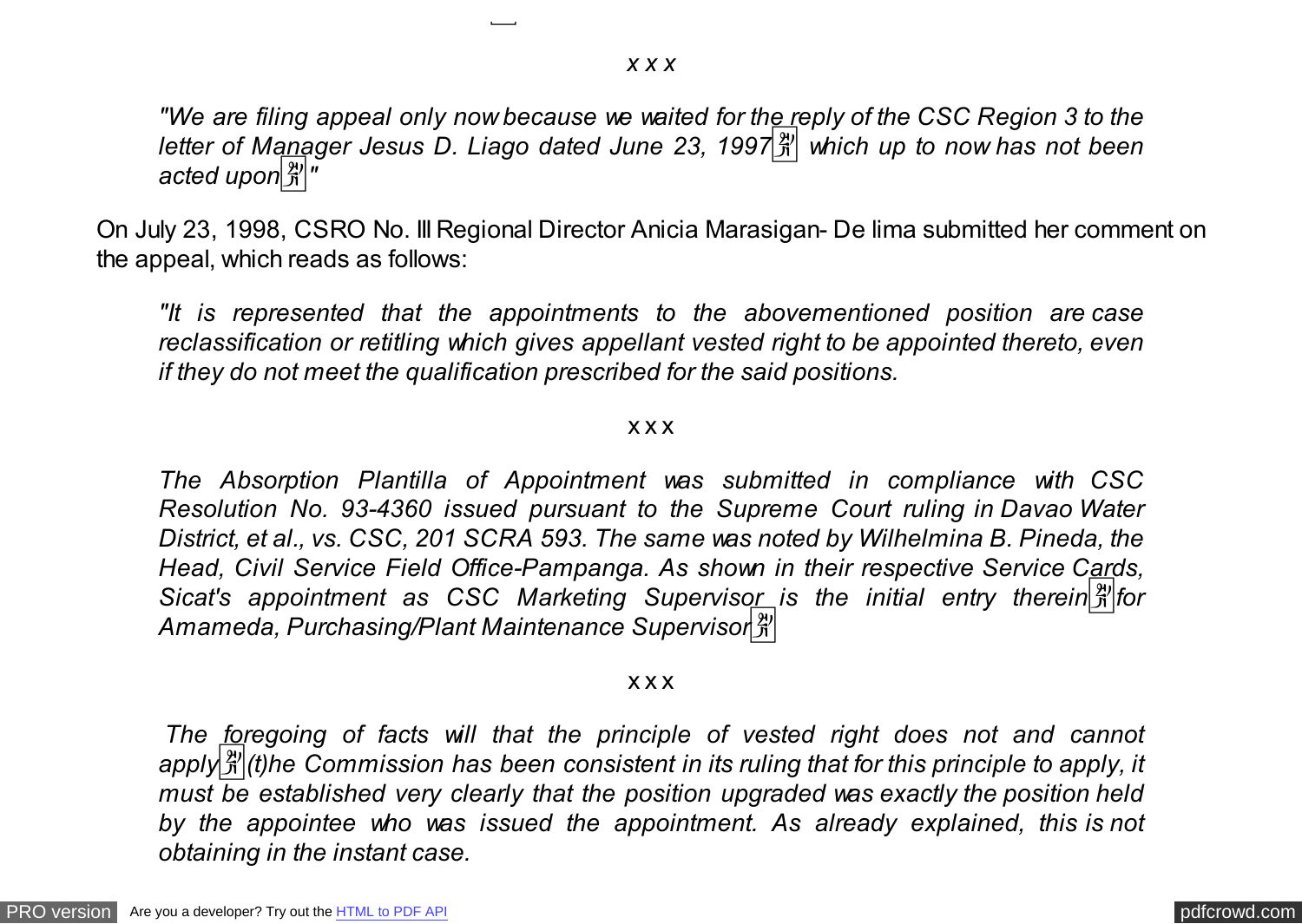The records disclosed that March 16, 1977, Amameda started his employments, with the SFWD as Bill Collector (casual). His employment was made permanent on September 16,1977. Through the years, he had continuously serve the SFWD as Master Reader and Purchasing Agent. As of 1994, he was holding a permanent appointment as General Service Supervisor.

In the compliance with the Supreme Court ruling in the case of Davao City Water District, et al., vs. CSC, (G.R. nos. 95237-38) dated September 13,1991 and with CSC Resolution No. 93-4360 dated October 1, 1993, the SFWD submitted a Position Allocation List (PAL) to the Department of Budget and Management (DBM). Under the DBM-approved PAL, the position originally held by Amameda (General Service Supervisor) was retitled to General Service Officer

Subsequently, SFWD submitted a Plantilla of Personnel prepared in accordance with the DBMapproved PAL. The Plantilla of Personnel was approved by the DBM on January 7, 1996. The plantilla of personnel contains the following pertinent entries:

Based on the above plantilla of personnel, Arturo C. Amameda was issued a new appointment on May 14, 1997 to the position of General Service Officer A under permanent status. Said appointment was submitted to the CSRO No. III for approval. It appears, however, that the status of his appointment was changed from permanent to temporary as he purportedly does not meet the eligibility requirement set forth in the Qualification Standards manual for the said position. Thus, his appointment as General Service Officer A was approved under temporary status on May 30, 1997.

Hence, this appeal.

It is emphasized that the position of Amameda as Genearal Service Supervisor was merely reclassified/retitled to General Service Officer A. Prior to the reclassification, he was holding the former position under permanent status. Such being the case, he has vested right to retain his permanent status in the reclassification position of General Service Officer A. This is pursuant to CSC Memorandum Circular No. 1993 which reads as follows: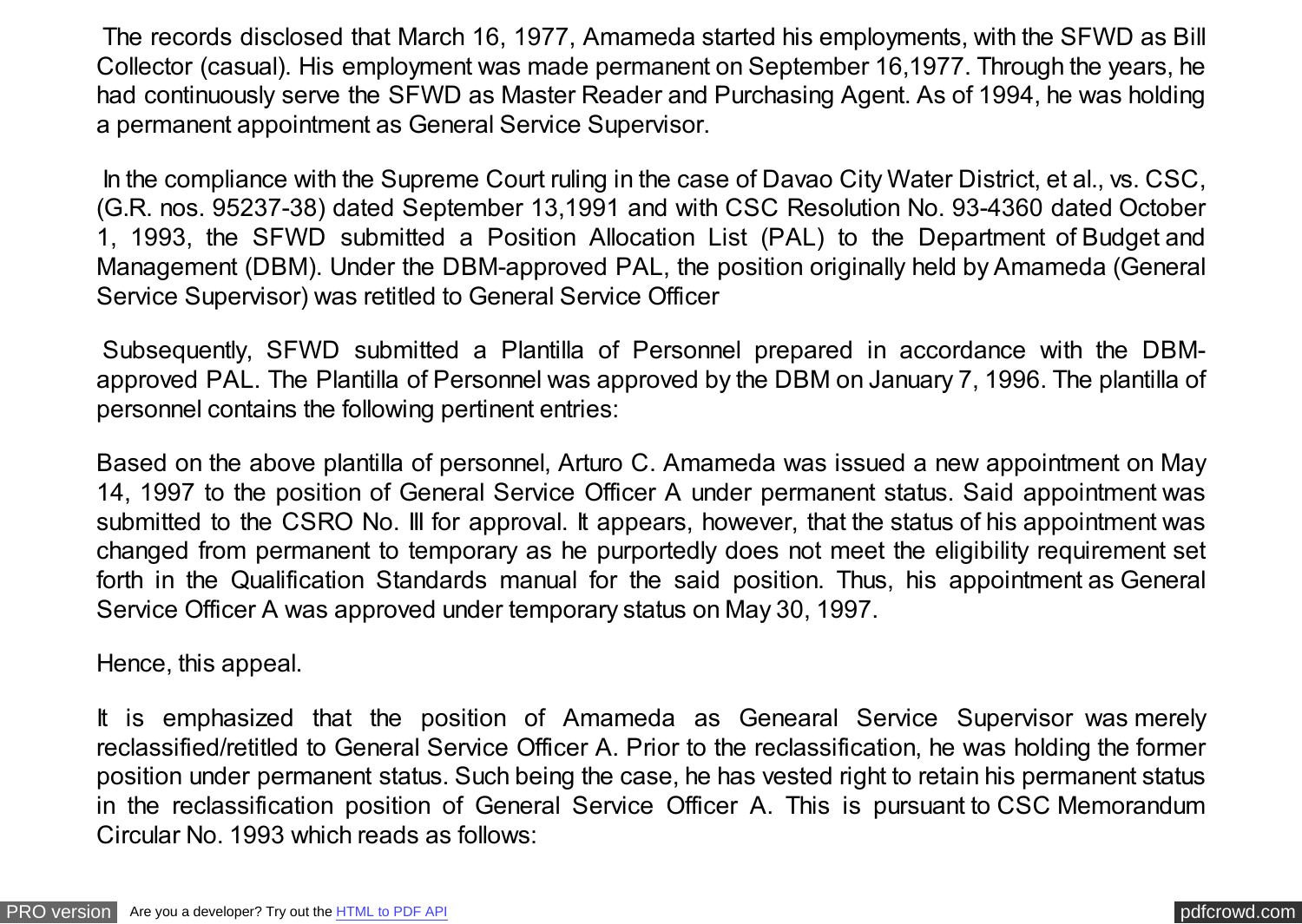*"This directive is in line with the ruling of the Supreme Court on September 13, 1991, in the case of Davao City Water District al., vs. the Civil Service Commission on Audit, G.R. Nos. 95237-38, placing water district under the jurisdiction of both constitutional commission. Thus, this commission hereby prescribes the following guidelines in the submission of such appointments:*

*"1. Pursuant to the aforementioned Supreme Court ruling all existing employees as had been extended permanent employment status at the time of promulgation (of the ruling) shall retain such of the Commission*�*"*

The ground relied upon by CSRO No. III in approving the appointment of Amameda under temporary status, that he failed to meet the eligibility requirement for the position of General Service Officer A, is inapplicable. CSC M. C. No.41 categorically stated that employees holding permanent status prior to the promulgation of the Supreme Court decision shall retain their former position and their permanent status. In cases of retitling/reclassification, compliance with the requirements under the Qualification Standards Manual and other civil service law and rules are not necessary in order that such employee may be issued a permanent to the retitled/reclassified position.

It is noted that hike the Supreme Court decision was promulgated in 1991 and the CSC Memorandum Circular No.41 was issued in 1993, the Position Allocation List of SFWD, as approved by the DBM, was to take effect only on January 1, 1995. Pursuant to the DBM-approved PAL, SFWD submitted a Plantilla of Personnel. Said plantilla of personnel was made the basis of the 1997 appointments issued by then Interim General Service Manager Jesus D. Laigo.

Certainly, the employees, such as the appellant, should not be made to suffer the consequences of the delay in the implementation of the Supreme Court decision and CSC Memorandum Circular. As such, in issuing an appointment to appellant Amameda, his position immediately before the issuance of the appointment (General Service Supervisor) should be the point of reckoning. This should be made the basis of his initial appointment in the government as General Service Officer A. If it si happened that the position he government status was retitle/upgraded, Amameda has a vested right to be appointed to the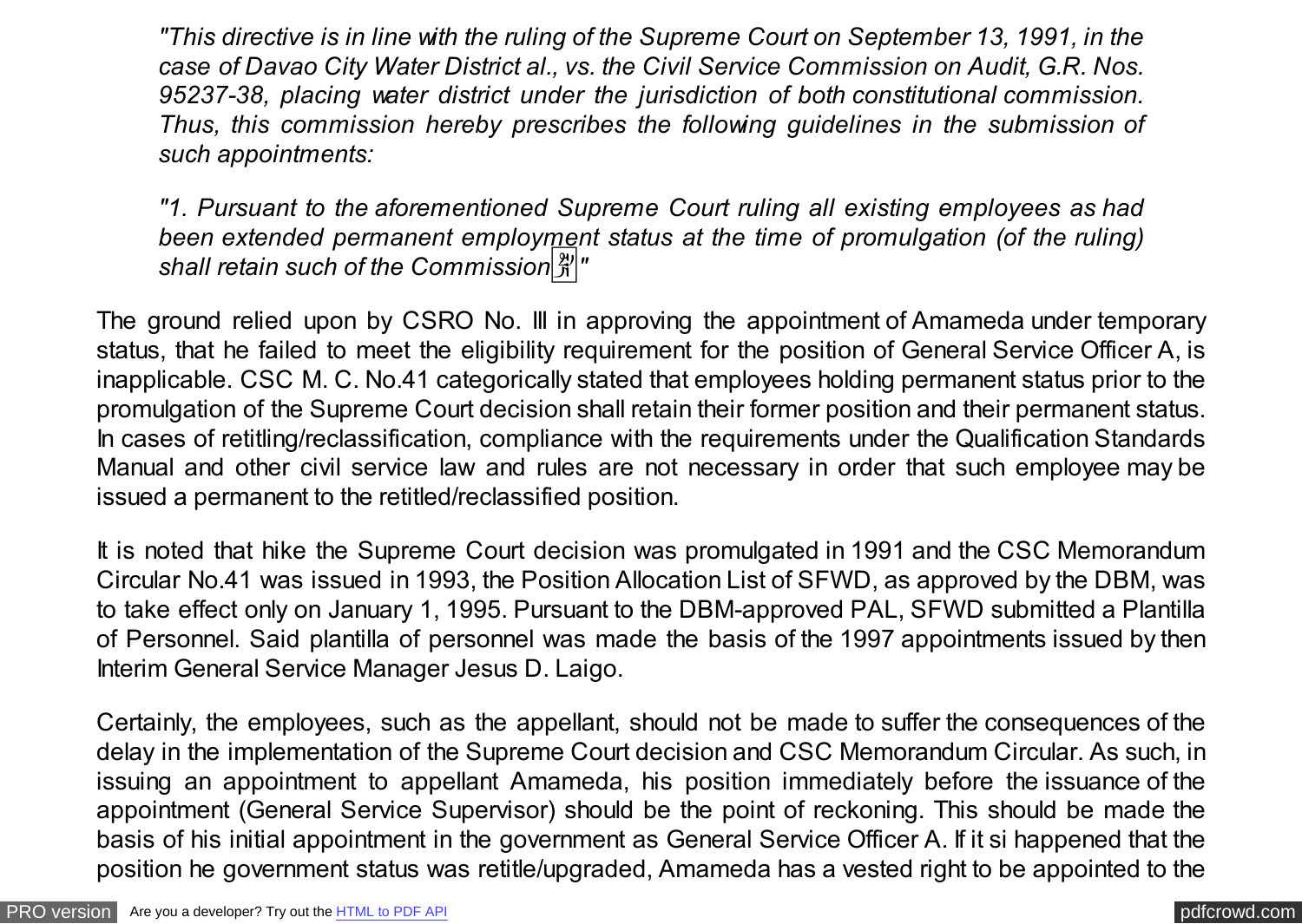new position without losing his permanent status.

Relevant to this issue is the ruling in **CSC Resolution no. 981941 dated July 20, 1998,**where the Commission held as follows:

*"In a number of CSC Resolutions, e.g., No 93767 (Daya, Winefredo); 958211 (Bien, Jesus);967515 (Corpuz, Clarita); 980268 (Parairo, Julieta), the Commission consistenly ruled that vested right is accordance the incumbent of the reclassified position so that there will be no loss of appointment status on his part*  $\frac{29}{21}$ *"* 

In view of the foregoing discussion, it is evident that Amameda has a vested right to be appointed to the position of General Service Officer A under permanent status. To simply changed his appointment status to temporary against his consent would impair and infringe his right to security of tenure.

**WHEREFORE**, the Commission finds the appeal of Arturo C. Amameda meritorious. Accordingly, Civil Service Regional Office No.III hereby ordered to approve the May 14, 1997 appointment of Amameda as General Services Officer A under permanent status.

Quezon City, JAN 15 1999

 (Signed)  **CORAZON ALMA G. DE LEON** Commissioner

 (Signed) **THELMA P. GAMINDE Commissioner**